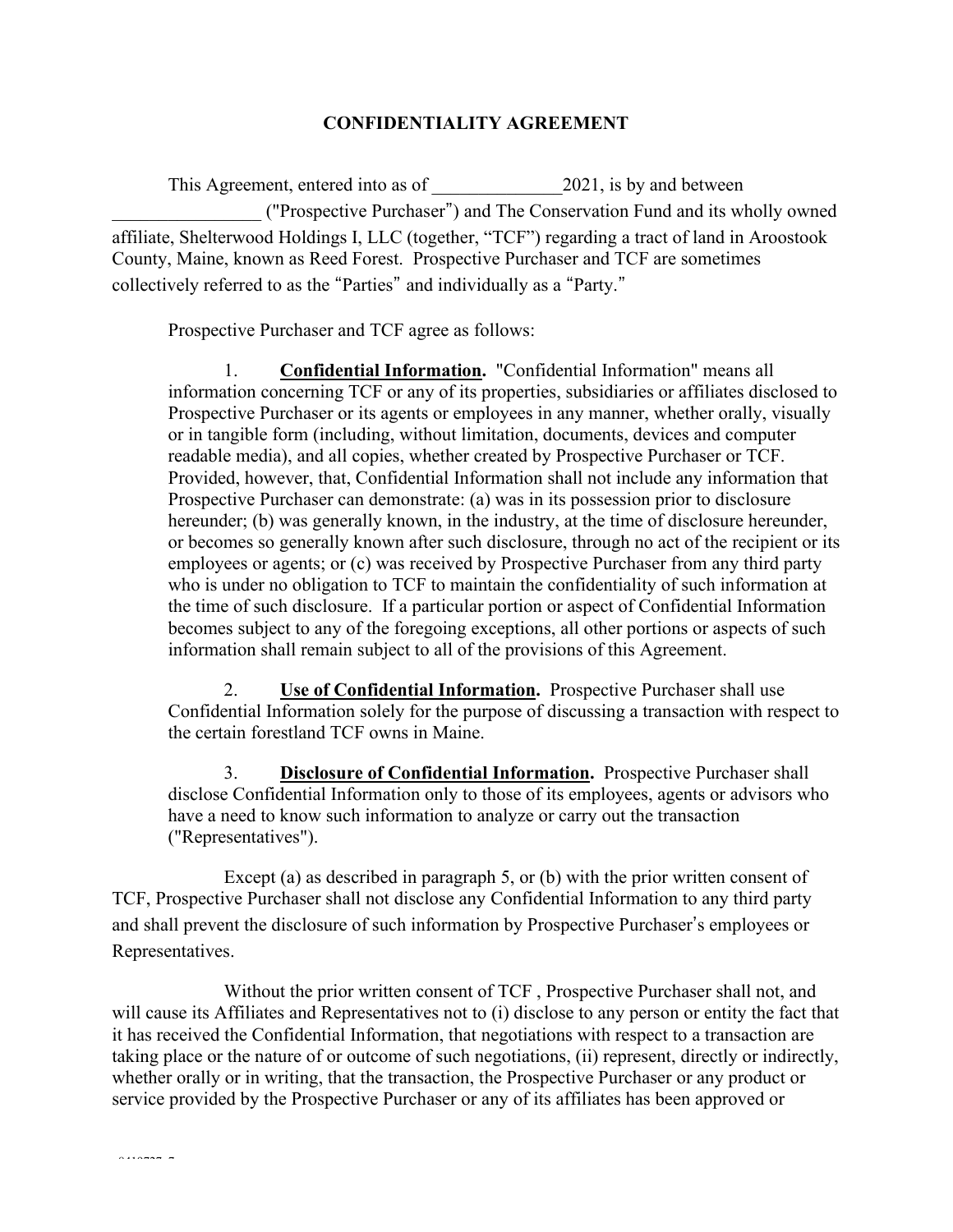endorsed by TCF or (iii) use, or permit the use of, the name of TCF or any of its affiliates' or any derivative thereof, including but not limited to any logos or trademarks, for any promotional purpose or any other activities, including in any marketing materials, publications, advertising or press releases.

4. **Reproduction and Return of Confidential Information.** Prospective Purchaser agrees not to reproduce or copy Confidential Information without TCF's prior written permission in each case, except as reasonably required to analyze and accomplish the transaction. Upon demand by TCF at any time, the Prospective Purchaser shall promptly return to TCF or destroy, at TCF's option, all tangible materials that disclose or embody Confidential Information and Prospective Purchaser will confirm to TCF the permanent deletion of all electronic copies.

5. **Notice of Required Disclosure.** If Prospective Purchaser is required to disclose TCF's Confidential Information pursuant to subpoena or a similar request or order of a court or administrative agency, Prospective Purchaser shall promptly, notify TCF of the order or request so that TCF may, in its discretion, seek protective orders.

6. **Governing Law.** This Agreement and all actions related to it shall be governed by the laws of Virginia excluding its choice of law principles.

7. **Injunctive Relief.** The parties acknowledge that it may be impossible to measure the damages that would be suffered by TCF if the Prospective Purchaser fails to comply with this Agreement and that in the event of any such failure, TCF may not have an adequate remedy at law. TCF shall, therefore, in the event of any breach of this Agreement be entitled in addition to any other rights and remedies to seek a court order granting immediate injunctive relief without having to post a bond. The Prospective Purchaser shall not urge, as a defense to any proceeding for such injunctive relief, that TCF has an adequate remedy at law.

8. **Use of Name.** Neither Party may use the name, logos, or trademarks of the other party in connection with any advertising, publicity materials or any other activities without the prior written consent of the other party.

9. **Assigns.** The rights and obligations herein shall bind the Parties, their legal representatives, successors and assigns.

10. **Duration.** This Agreement shall remain in full force and effect for a period of five (5) years from the Effective Date.

11. **Entire Agreement; Amendment.** This Agreement expresses the entire agreement and understanding of the Parties with respect to the subject matter hereof and supersedes all prior oral or written agreements, commitments and understandings pertaining to the subject matter hereof. Any modifications of or changes to this Agreement shall be in writing and signed by both Parties.